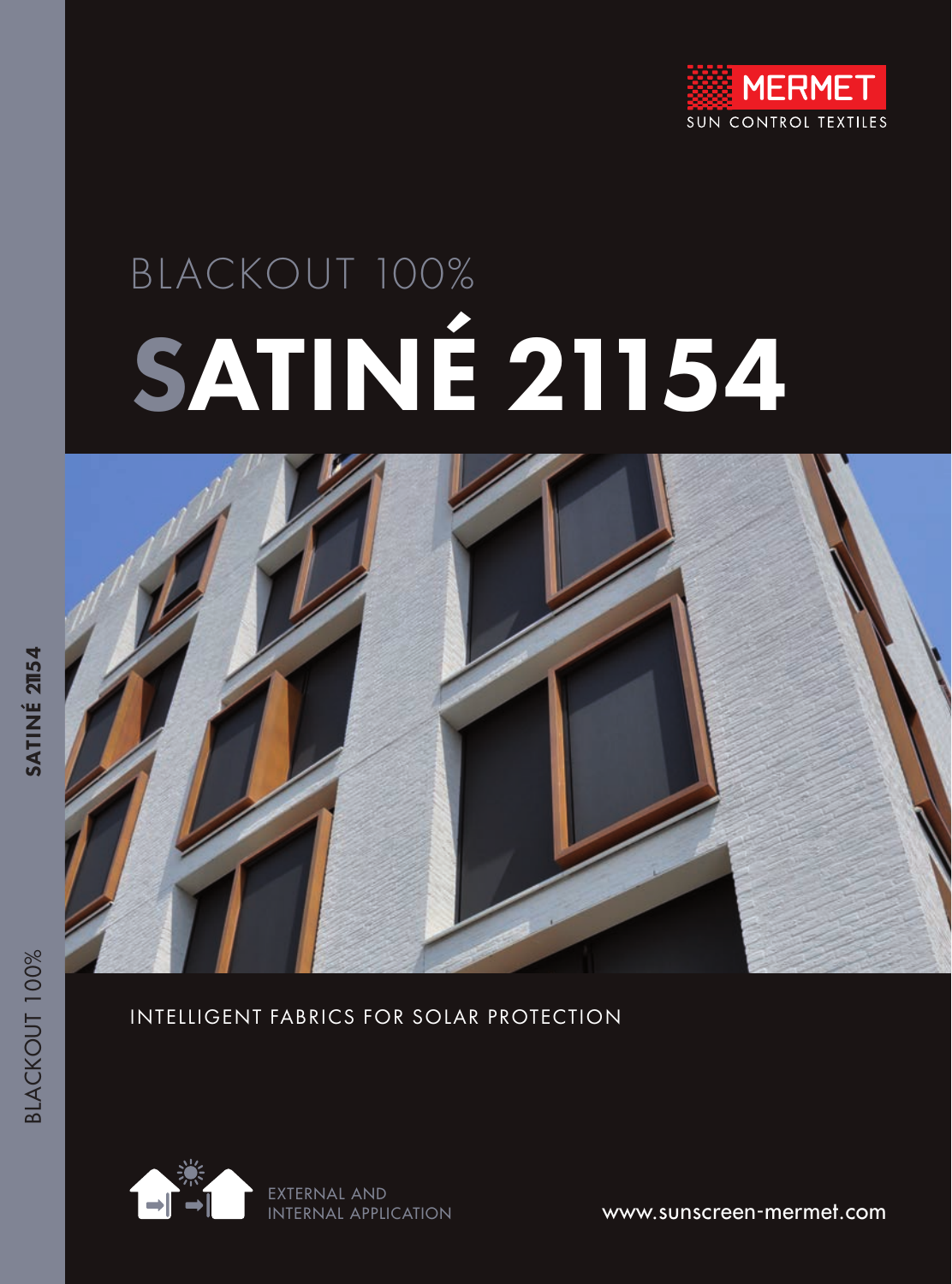### THE BLACKOUT FABRIC WHICH MATCHES SATINÉ 5500 FABRIC FOR THE BALANCE OF THE FACADE

100% BLACKOUT AND THERMAL COMFORT

210 CM LARGE WIDTH

 $\blacksquare$  The blackout screen-looking fabric for EXTERNAL AND INTERNAL TOTAL BLACKOUT ROLLER BLIND SYSTEMS (with retentive buttons/ studs, deep side channels...)

Perfect match with side channels systems such as ZIP

**100% OF LIGHT AND UV RAYS BLOCKED at 100.000 Lux** 

**THERMAL COMFORT:** rejects up to 99% OF SOLAR ENERGY (gtot =  $0.01 /$  glazing g =  $0.32$  and U =  $1.1 W/m<sup>2</sup>K$ ) when installed externally

■ Waterproof, weather-resistant and UV fading resistant

■ Health/Safety: conforms to standard requirements for buildings open to the public

#### TECHNICAL DATA

| <b>SATINÉ 21154</b>                                           |                                                                                                                                                    |              |                                                                                                                                     |                     |  |  |
|---------------------------------------------------------------|----------------------------------------------------------------------------------------------------------------------------------------------------|--------------|-------------------------------------------------------------------------------------------------------------------------------------|---------------------|--|--|
| Composition                                                   | 28% Fibreglass - 72% PVC                                                                                                                           |              |                                                                                                                                     |                     |  |  |
| Fire, smoke classification<br>and other official test reports | M1 (F) - NFP 92 503<br><b>BS</b> (GB) - 476 Pt 6 & 7 Class 0<br><b>C UNO (IT) - UNI 9177</b>                                                       |              | Euroclass C-s3-d0 (EU) - EN 13501-1 mounted<br>according to EN 13823 & EN 14716<br><b>HHV:</b> 14,2 MJ/kg (9,40 MJ/m <sup>2</sup> ) |                     |  |  |
| <b>Openness factor</b>                                        | $0\%$                                                                                                                                              |              |                                                                                                                                     |                     |  |  |
| <b>Opacity</b>                                                | 100% at 100,000 lux                                                                                                                                |              |                                                                                                                                     |                     |  |  |
| <b>UV</b> screen                                              | 100%                                                                                                                                               |              |                                                                                                                                     |                     |  |  |
| <b>Width</b>                                                  | 210 cm                                                                                                                                             |              |                                                                                                                                     |                     |  |  |
| Weight/m <sup>2</sup>                                         | 660 g $\pm$ 10% - ISO 2286 - 2                                                                                                                     |              |                                                                                                                                     |                     |  |  |
| <b>Thickness</b>                                              | $0.75$ mm $\pm$ 10% - ISO 2286 - 3                                                                                                                 |              |                                                                                                                                     |                     |  |  |
| <b>Colour Fasteness to light (scale of 8)</b>                 | Screen side: 7 - ISO 105 B02 (white not graded)<br>Backing side: 7/8 ISO 105 B02 and ISO 105 B04                                                   |              |                                                                                                                                     |                     |  |  |
| <b>Mechanical resistance</b>                                  | <b>Breaking</b>                                                                                                                                    | <b>Tear</b>  |                                                                                                                                     | <b>Folding</b>      |  |  |
| Warp                                                          | $>225$ daN/5 cm                                                                                                                                    | $\geq 7$ daN |                                                                                                                                     | $\geq$ 150 daN/5 cm |  |  |
| Weft                                                          | > 190 daN/5 cm                                                                                                                                     | $\geq 7$ daN |                                                                                                                                     | $\geq$ 100 daN/5 cm |  |  |
|                                                               | <b>ISO 1421</b>                                                                                                                                    | EN 1875-3    |                                                                                                                                     | ISO 1421**          |  |  |
| <b>Elongation</b> (warp and weft)                             | $< 5\% - ISO 1421$                                                                                                                                 |              |                                                                                                                                     |                     |  |  |
| Packaging                                                     | Rolls of 33 Im                                                                                                                                     |              |                                                                                                                                     |                     |  |  |
| <b>Making up</b>                                              | Advice note on request - Making up of fabric panels with retentive systems on the side edges (with<br>retentive buttons/studs, deep side channels) |              |                                                                                                                                     |                     |  |  |

This product's technical data are in conformity with this brochure as of the date of publication. MERMET SAS reserves the right to change the technical data; only those provided on the company's website www.sunscreen-mermet.com shall be deemed to be authentic. Where applicable, MERMET SAS also reserves the right to withdraw this product from sale should any of the technical properties or characteristics set out above prove to be inadequate or rendered impossible as a result of a change in regulations or in knowledge or understanding.<br>\* Reports available on request, please contac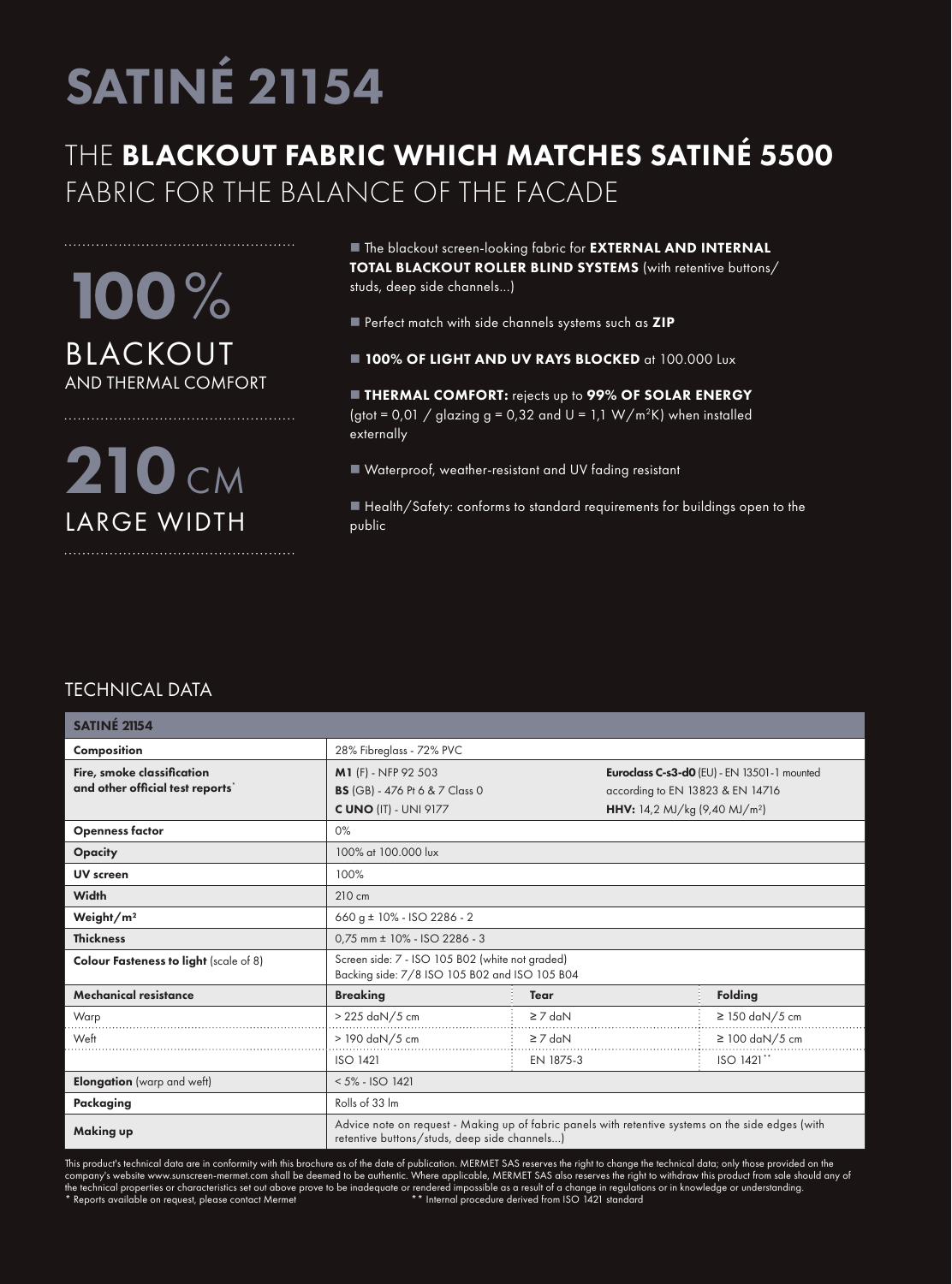

#### SERVICE  $\bullet$

- $\Box$  Calculation of solar factor gtot (glazing + blind)
- **n** Spectral values and thermal & optical factors available on request
- Specification sheet
- A4 samples and prototypes
- **n** Training on fabrics functionality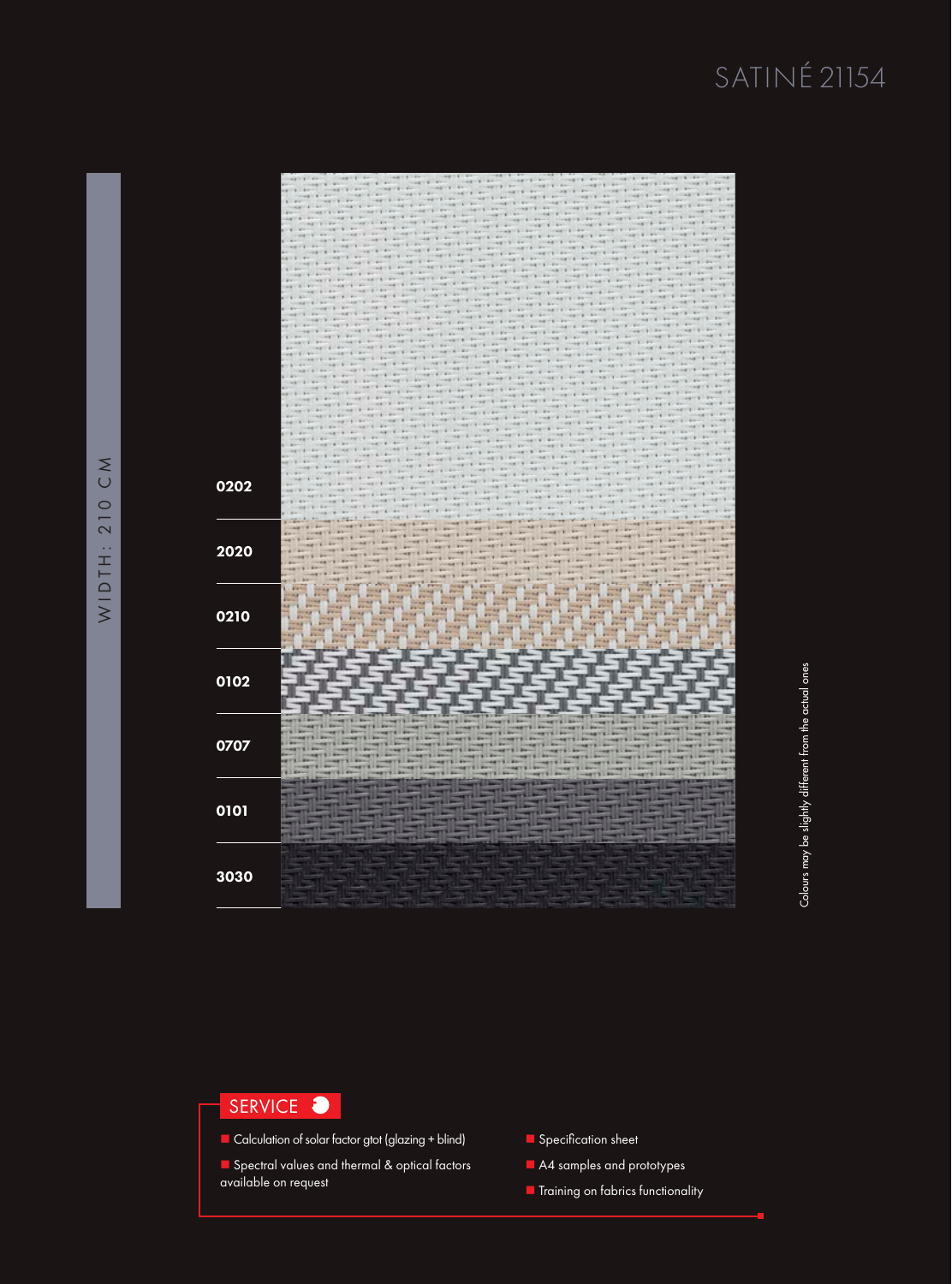

#### 0102

| <b>SATINÉ 21154</b> | <b>Thermal factors</b> |           |                                               |                  |                  | <b>Optical factors</b> |
|---------------------|------------------------|-----------|-----------------------------------------------|------------------|------------------|------------------------|
| <b>OF 0%</b>        | <b>Fabric</b>          |           | <b>Fabric + Glazing / gtot external blind</b> |                  |                  |                        |
| <b>Colours</b>      | <b>Ts</b>              | <b>Rs</b> | As                                            | $C: gV = 0.59$   | $D: qv = 0, 32$  | Tv                     |
| <b>Grey Backing</b> | $\circ$                | 34        | 66                                            | $0.02$ $\bullet$ | $0.02$ $\bullet$ | $\mathbf{o}$           |
| <b>0202 White</b>   | $\circ$                | 69        | 31                                            | $0,01$ $\bullet$ | $0.01$ $\bullet$ | $\mathbf 0$            |
| <b>2020</b> Linen   | $\circ$                | 55        | 45                                            | $0.02$ $\bullet$ | $0.02$ $\bullet$ | $\mathbf o$            |
| 0210 White Sable    | $\circ$                | 53        | 47                                            | $0.02$ $\bullet$ | $0.02$ $\bullet$ | $\mathbf{o}$           |
| 0707 Pearl          | $\circ$                | 39        | 61                                            | $0.02$ $\bullet$ | $0.02$ $\bullet$ | $\mathbf 0$            |
| 0102 Grey White     | $\circ$                | 42        | 58                                            | $0.02$ $\bullet$ | $0.02$ $\bullet$ | $\mathbf o$            |
| <b>0101 Grey</b>    | $\circ$                | 21        | 79                                            | $0.03$ $\bullet$ | $0.02$ $\bullet$ | $\mathbf o$            |
| 3030 Charcoal       | $\Omega$               | 6         | 94                                            | $0.03$ $\bullet$ | $0.03$ $\bullet$ | $\mathbf o$            |

#### THERMAL AND OPTICAL FACTORS in the European standard EN 14501

gv = 0,59: Solar factor of standard glazing (C), low-emission 4/16/4 double glazing filled with Argon (U value thermal transmittance = 1,2 W/m²K). gv = 0,32: Solar factor of standard glazing (D), reflecting low-emission 4/16/4 double glazing filled with Argon (U value thermal transmittance = 1,1 W/m²K).

Comfort classification according to EN 14501 standard: overy little effect olittle effect a moderate effect a good effect overy good effect

Samples tested according to EN 14500 standard defining the measurements and calculation methods as specified in the standard EN 13363-2 "Solar protection devices combined with glazing calculation of solar and light transmittance - part 2: EN 13363-2 detailed method" and EN 410 "Glass in building - Determination of luminous and solar characteristics of glazing".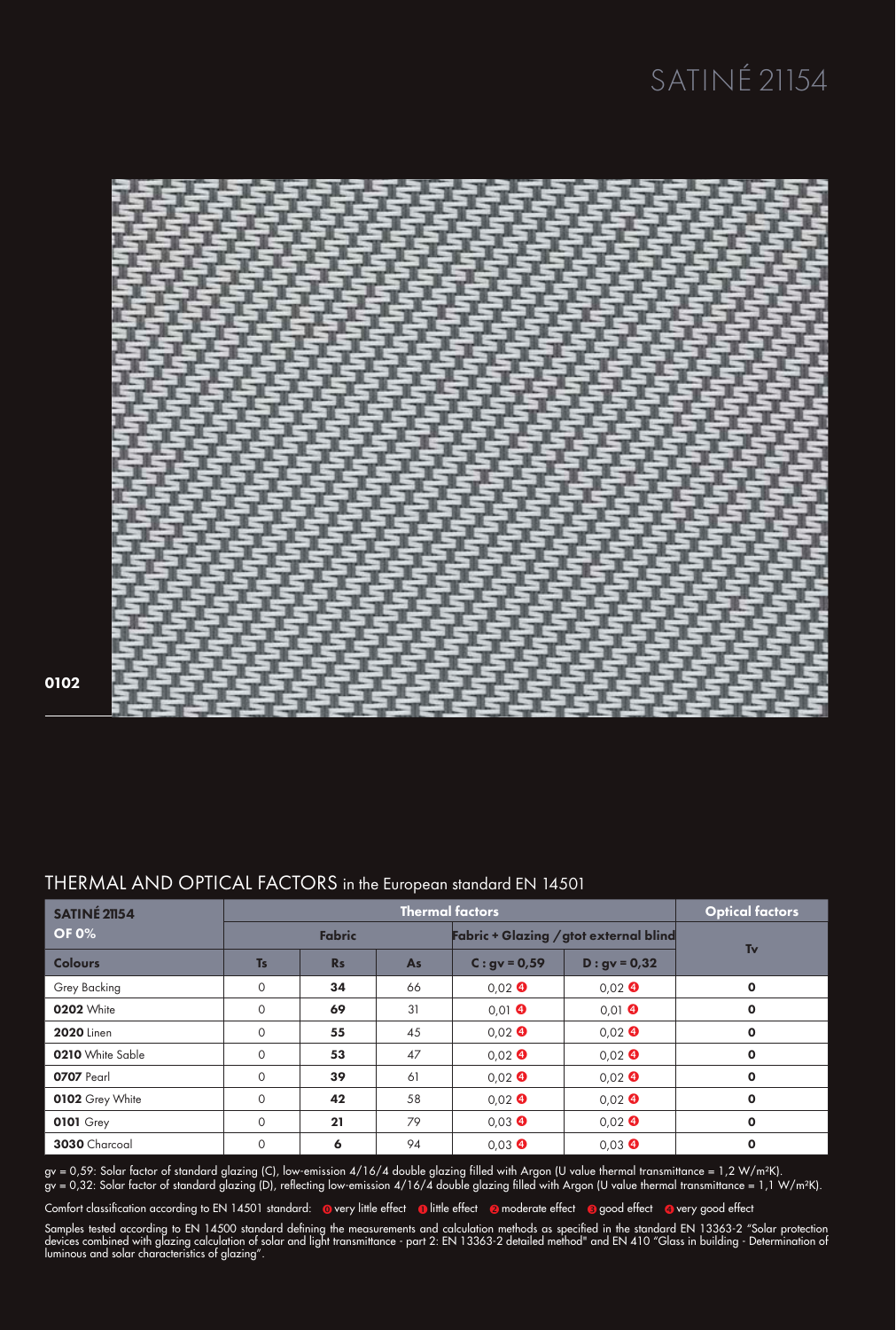

0102